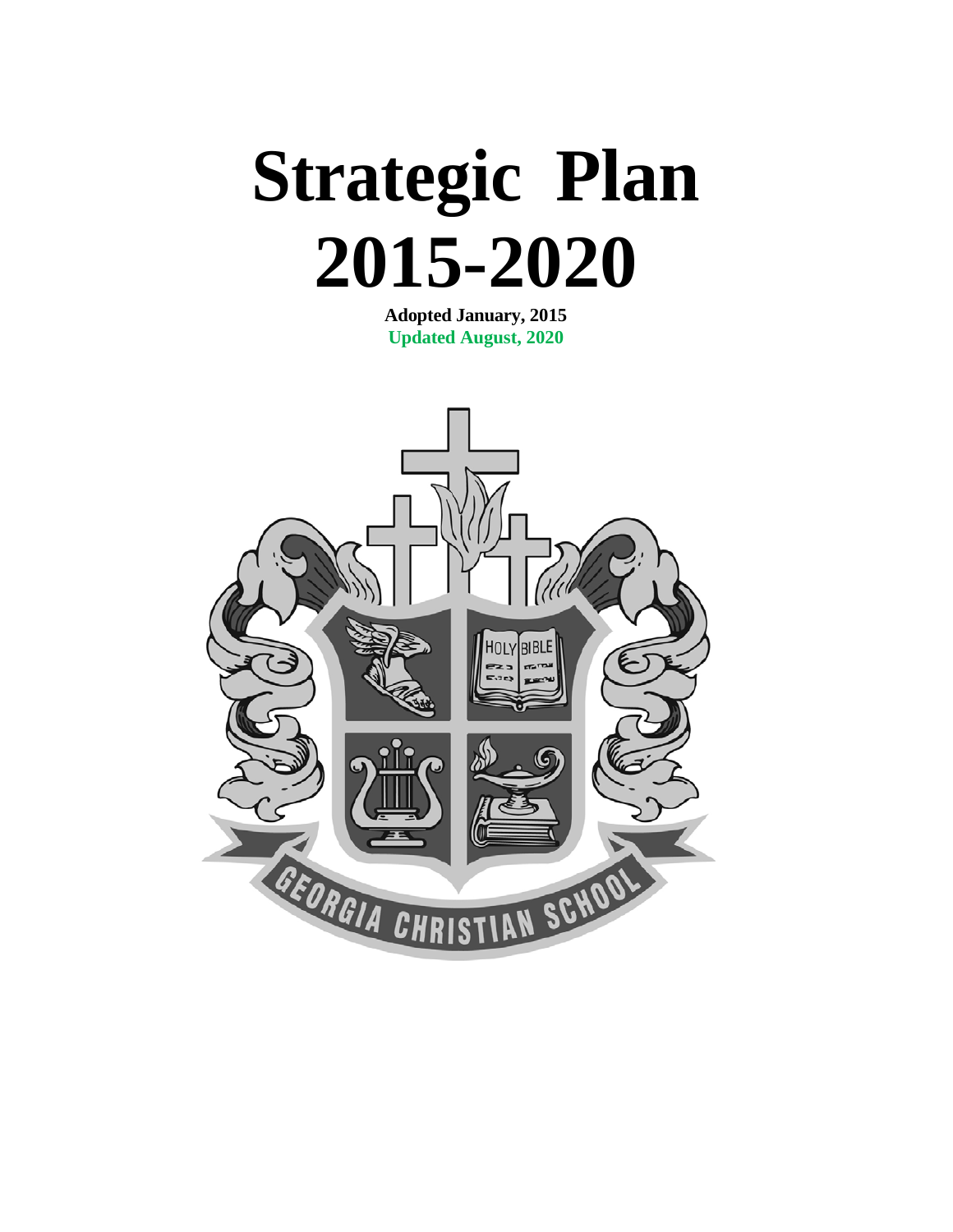#### **GeorgiaChristianSchool** *Changing Lives One at a Time for 100 Years* **Established 1914**

The GCS Board of Directors saw the need to update the strategic plan for the school. A committee was formed made up of the Chairman of the Board, President, Principal, lead teachers in elementary, middle and high school, Athletic Director, Chairman of the Bible Department and School Counselor. The committee's purpose was to provide an updated version of the recommend plan to the GCS Board of Directors. The committee met in the fall of 2014 to discuss what parts of the previous plan had been accomplished and what areas still needed to be considered. The committee recommended that the mission statement of Georgia Christian School remain unchanged (see following page). Multiple meetings were held to organize and prioritize the areas of consideration along with a target date of completion. The proposed plan was then submitted to the GCS Board of Directors in January, 2014. With minor changes, the plan was adopted January, 2015. The document will be reviewed periodically by the GCS Board of Directors to update/make changes as necessary.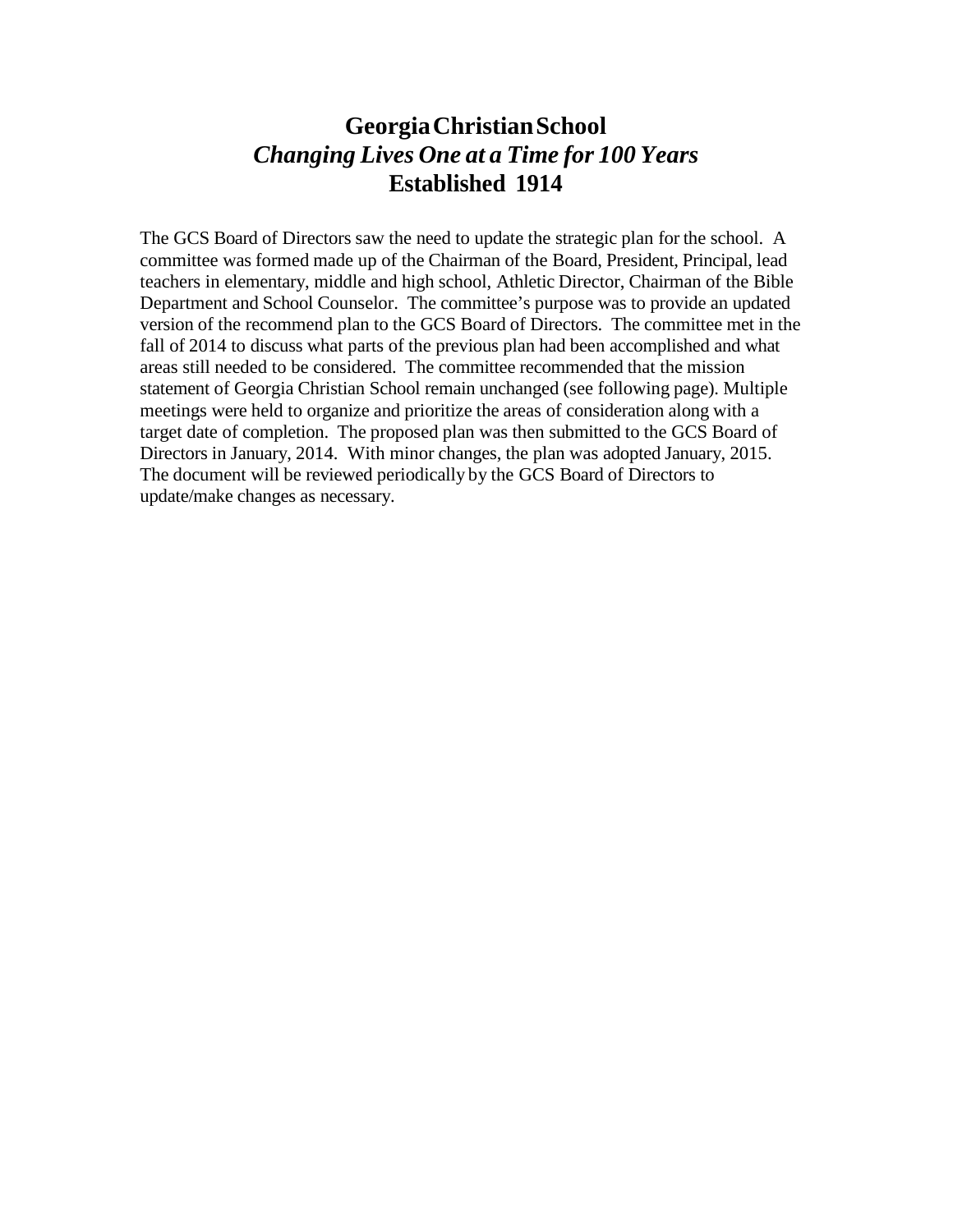# **Strategic Plan**

#### **Areas of Consideration**

- •Infrastructure
- •Marketing/PR
- •Finance
- •Academics
- •Spirituality
- •Extracurricular
- •Personnel

**Mission Statement:** Georgia Christian School provides a Christian foundation that promotes a passion for learning, responsible citizens, and the skills necessary to lead through character development, spiritual guidance and excellent academic instruction.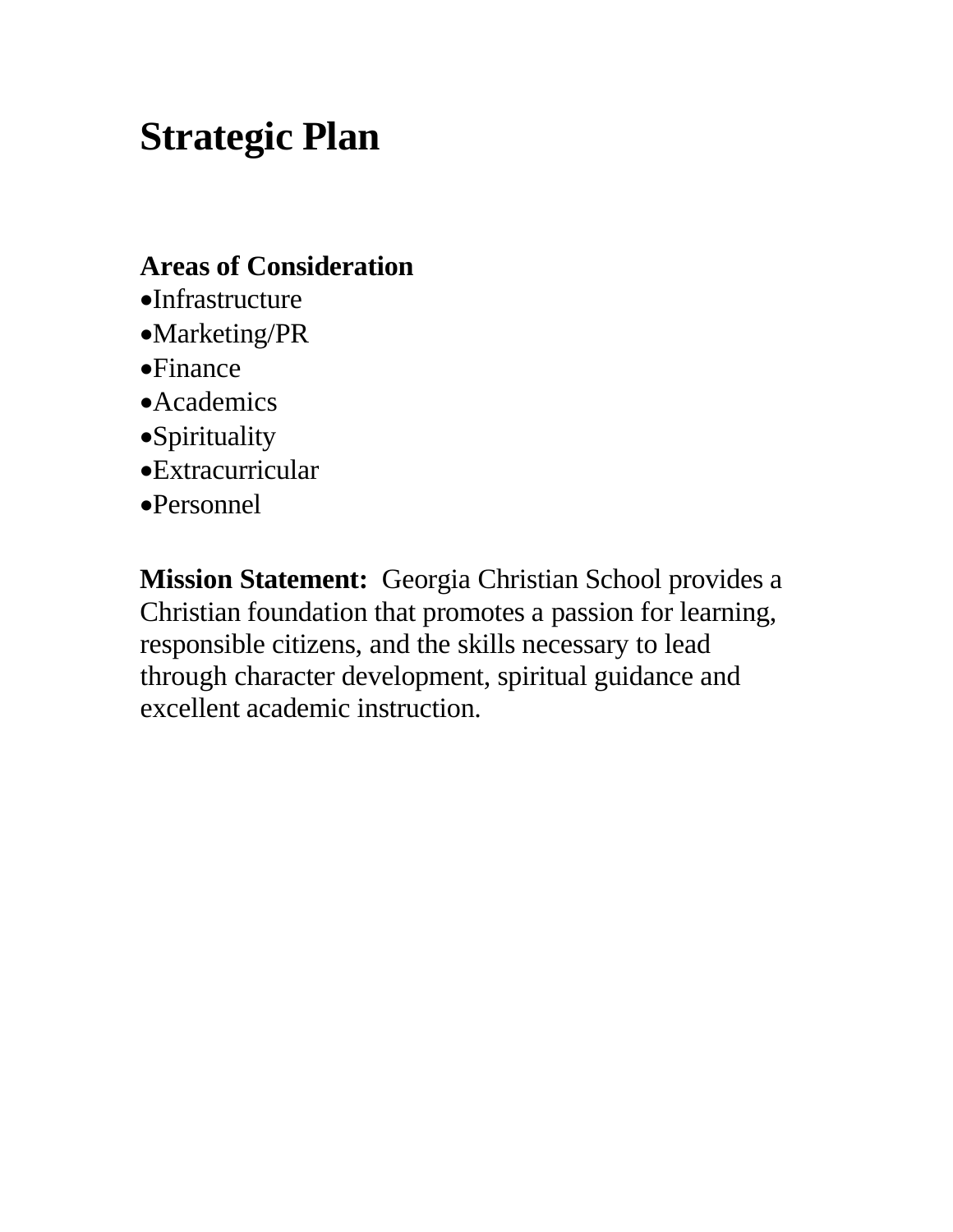#### **Infrastructure/Facilities**

Strategy: We will ensure adequate facilities

Specific Result: Provide facilities that are adequate, safe, and conducive to learning.

Action Step:

1. Implement safety recommendations of comprehensive master building/facilities Plan (\$75,000)-JUN2017 A. Fencing around perimeter (including gates) -6' fencing around EL playground-AUG2016 -6' fencing around practice field-AUG2017 B. Self-locking doors in MS/HS

-New MS has all self-locking exterior doors-MAR2018

- C. Outdoor lighting around campus
	- -3 lights added behind gym/HS-AUG2015 -Lights added to gym parking lot-AUG2018 -Exterior lighting added on back of the Bus Barn-AUG2018

-Lights added to new MS parking lot-MAR2020

- D. Security cameras in all buildings
	- -HS has hall and classroom cameras-AUG2002
	- -New MS has exterior, hall, and classroom cameras-MAR2018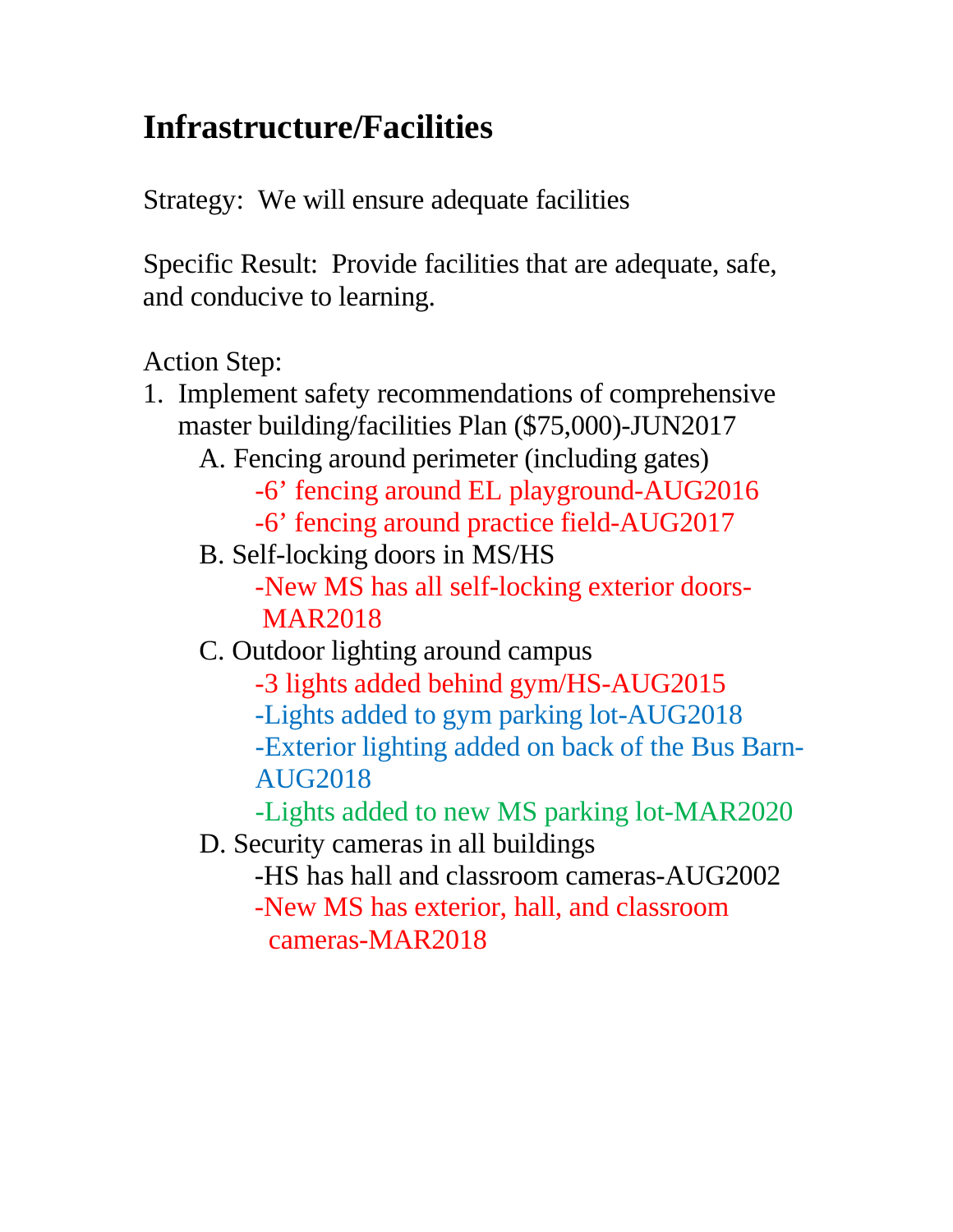- 2. Construct facilities to include the following areas by AUG 2020
	- A. 6-12 facilities (\$5 million)-AUG 2021
		- 1. Classrooms
		- 2. Auditorium/media center
		- 3. Labs

-New 9,600 sqft MS has 4 regular classrooms, media center, art room, science lab (\$1.5 million and 175 student capacity)-MAR2018 -Rendering and floor plans being approved for 22,000 sqft \$3.5 million HS to include 400+ seating auditorium-MAR2018

- 4. Pave Christian Lane-DEC2019 -Added base (crush and run)-AUG2018 -Christian Lane paved NOV2019
- B. Athletic facilities
	- 1. Football/Soccer Field renovations Phase II (\$50,000)-AUG2016
		- a.Bleachers-completed AUG2015
		- b. Fencing around field-completed AUG2016
		- c. Softball renovations Phase
			- II (\$45,000) AUG2015
		- d. Pour concrete pad/sidewalks
			- -pad behind home plate JUL2015
		- e. Complete dugouts
			- -new pads/fencing/alum cover JUL2015
		- f. Bleachers/covering
			- -covering secured JUL2015
		- g. Covered eating area with outdoor picnic tables-AUG2018
		- h. New bathroom/storage building on home side of football/soccer field-AUG2019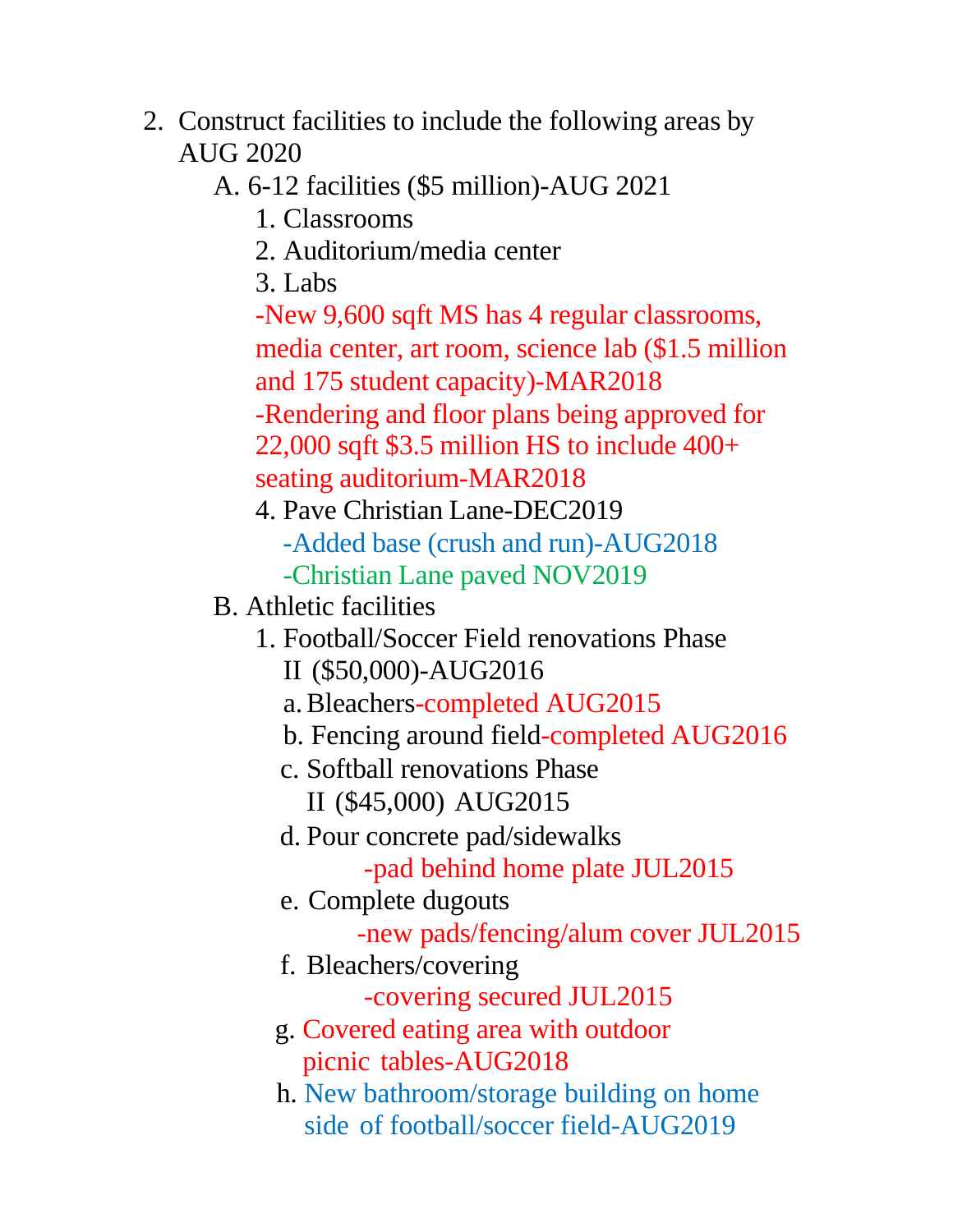- i. Varsity Football Locker Room updated with new carpet-AUG2020
- 2. Renovate softball field house (\$45,000) AUG2016
	- a. Add concession area to serve all fields -completed AUG2015
	- b. Expand current restrooms -completed AUG2015
- 3. Weight Room Equipment (\$25,000) -renovated weightroom (\$10,000)-JUN2018 -weights/equipment purchased/set up-MAR2019
- 4. Tennis Courts (\$25,000)
- C. Gym renovation (\$350,000)-AUG2019
	- 1. New roof (\$55,000)-AUG2017 -Current roof repaired; no leaks-JUN2016

-Protective silicone coating on roof-JUL2020

- 2. Addition on back of gym (\$175,000)- AUG2019
	- a. Tear off old addition
	- b. Build larger addition to house practice area, weight room, dressing rooms
- 3. Renovate current gym lobby, hallways, restrooms, locker rooms (\$120,000) -Lobby renovated-DEC2018

#### **TotalInfrastructure:\$5,570,000**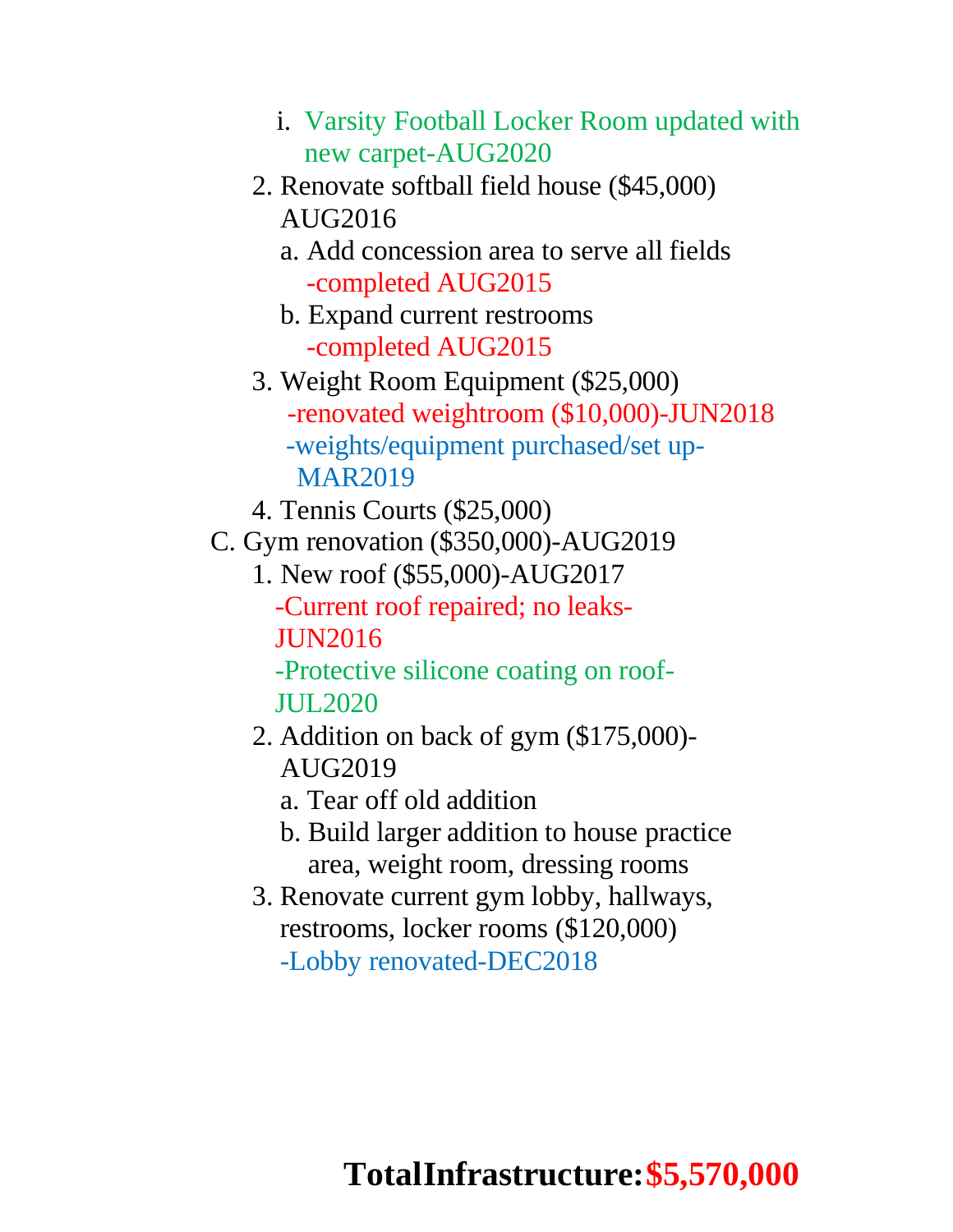## **Marketing/PR**

Strategy: To increase awareness of the school and its programs in the community.

Specific Result I: See that enrollment increases by 5% annually through recruitment and retention (350 students max).

Action Step:

- 1. Fine tune comprehensive public relations plan AUG2015
	- A. Advertising
		- 1. Radio, newspaper, movie ads, website (\$20,000)
			- A. College acceptances, test scores, curriculum, testimonials, etc.
		- 2. Benefit dinner
		- 3. Chorus events
		- 4. Church ambassadors
		- 5. Rotary (\$1,100)
		- 6. Chamber (Lake Park/Valdosta) (\$200)
		- 7. Develop alumni/donor database (\$10,000)
- 2. Market to Churches of Christ to reach 50% enrollment with Church of Christ affiliation DEC2015

A. Meet with Elders and promote value of GCS for their congregations

1. Promote church scholarships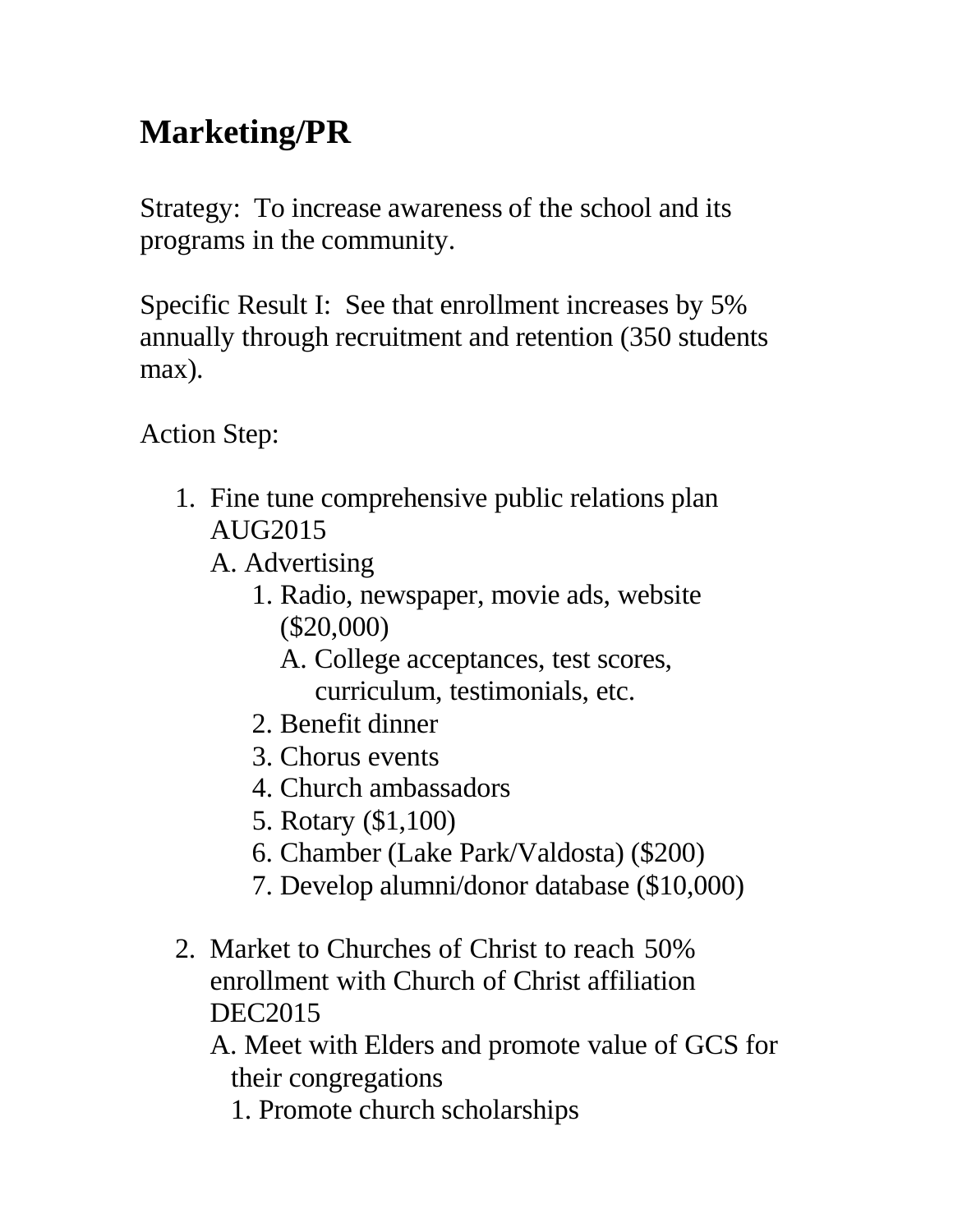2. Promote financial support of Bible Dept.

- B.Host GCS Church of Christ event annually for churches within a 50 mile radius (\$1,000)
- C. Recruit preachers from area congregations for Bible teachers
- 3. Maintain state accreditation on annual basis.
	- A.Georgia Accrediting Commission (GAC) (\$500)
	- B.Consider National Christian School Association (NCSA) Accreditation (recognized by SACS) (\$2,500 every 5 years)-completed MAY2016

#### **TotalMarketing/PR: \$35,300**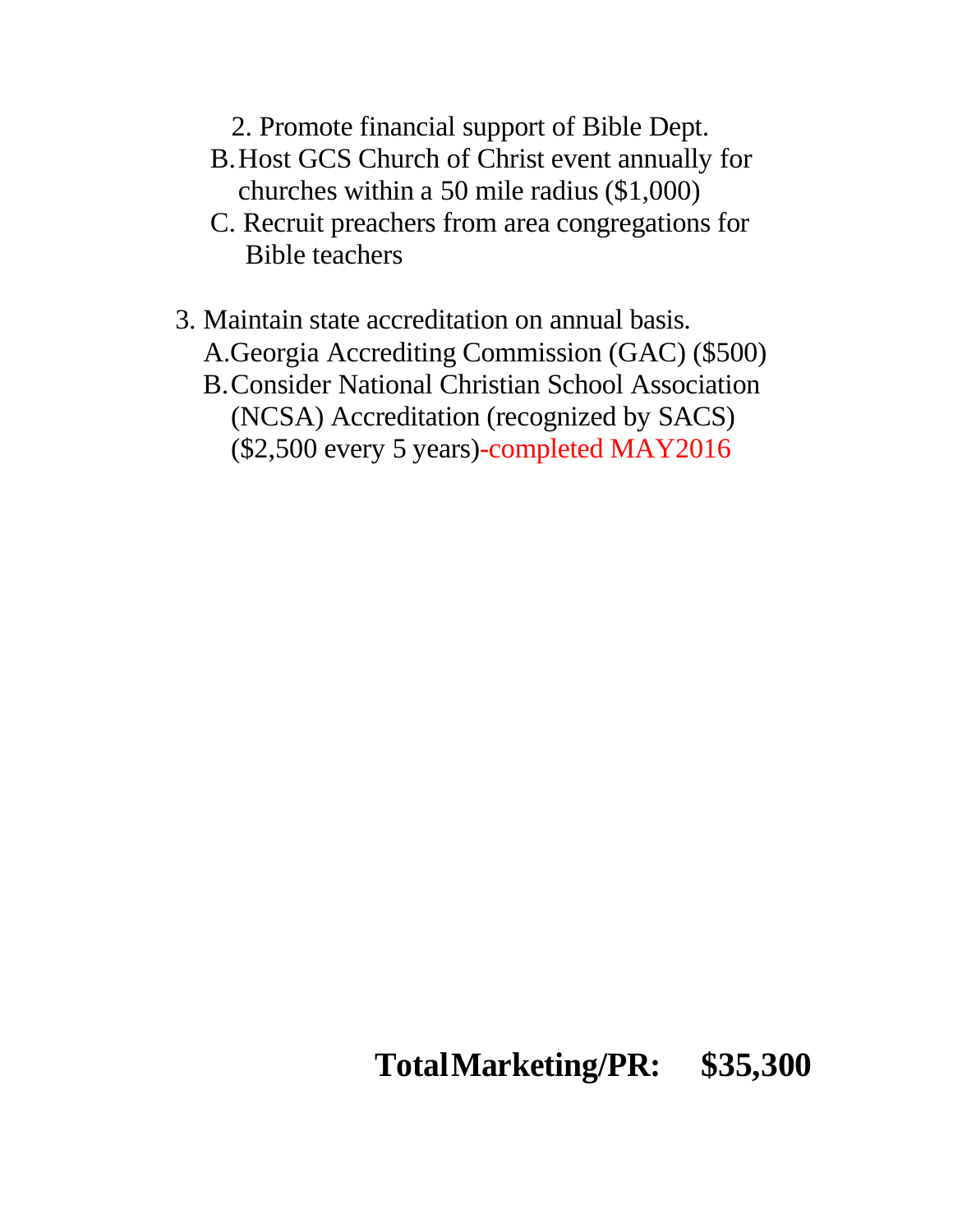#### **Finance**

Strategy: We will ensure adequate funding for Georgia Christian School.

Specific Result I: We will pay 100% of the state salary scale and include a benefits package (\$100,000 annually). AUG2020

Action Step:

- 1. Distribute 5% earnings from endowments.
- 2. Fill K3-12 to capacity of 350 students by AUG 2018. -K3-12 Enrollment-294-MAY2019 -K3-12 Enrollment-304-MAY2020

Specific Result II: To provide income to balance the gap in operating budget (\$300,000). AUG2020

- 1. Develop and implement a written annual fund plan. AUG2015
	- A. Benefit Dinner (net \$50,000)
	- B. Donations
	- C. Fundraisers
	- D. Fund the Bible department 50% from donor income (\$50,000 annually). AUG2020
	- E. Endowment Draw-\$60,000 Annually
	- F. Sch Endmt Draw-\$50,000 Annually. AUG2020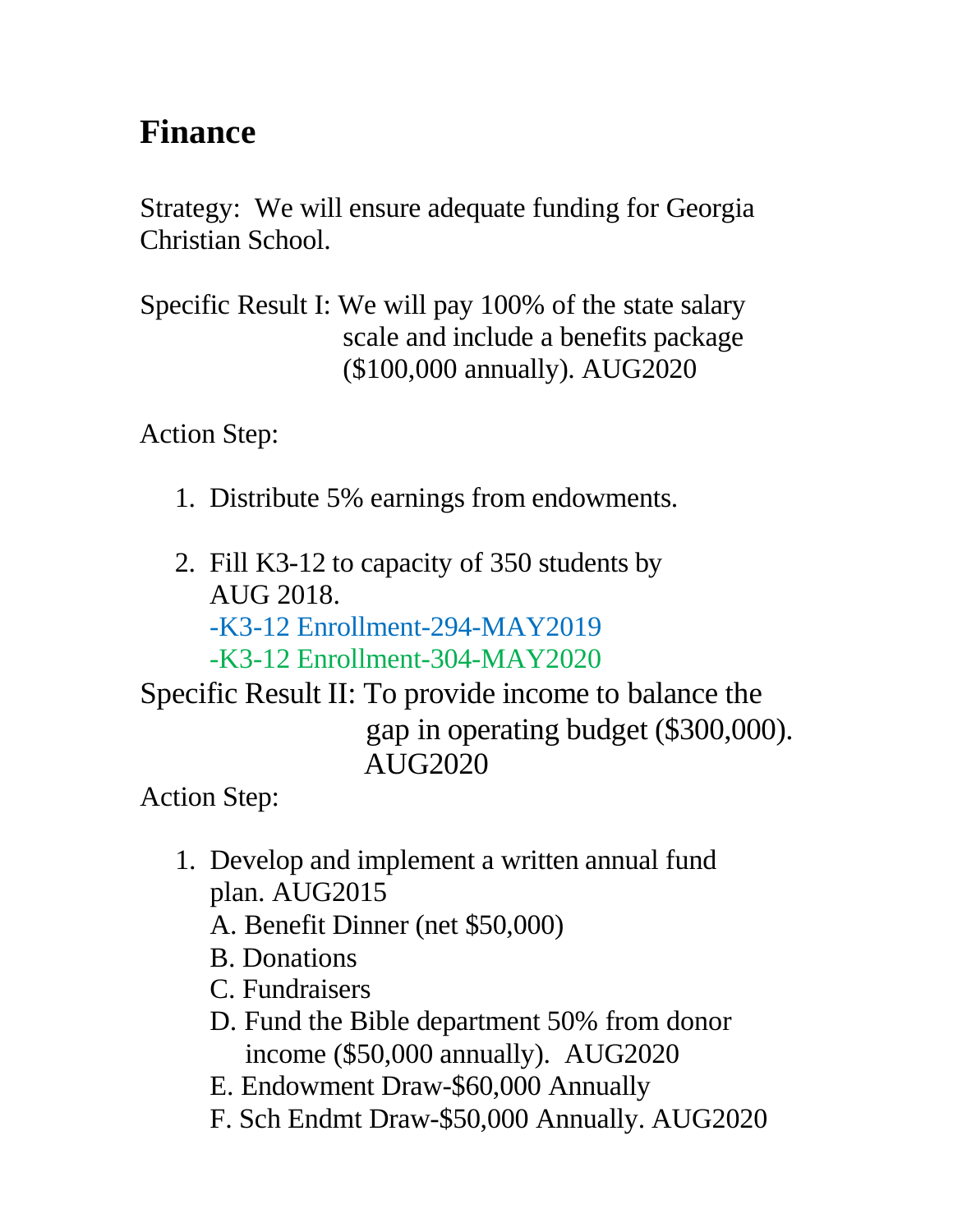#### **Finance**

Strategy: We will ensure adequate funding for all school functions.

Specific Result: Ensure that the endowment is working for the school now.

- 1. Grow the Misty Endowment (Annual Fund) 10% annually (\$50,000 annually). AUG2020
- 2. Grow the Betty Louis Draughon Scholarship Endowment (\$25,000 annually). AUG2020
	- A. Promote "named scholarships"
		- 1. \$10,000 minimum
		- 2. Must conform to policy of endowment allocation
	- B. Edge, Juveneaux, Copeland, etc.-added Black & McSween 2015-16; added Baldwin and Landis in 2016-17. -Added Walker 2019
- 3. Consider an Athletic Dept. Endowment
- 4. Consider a Bible Dept. Endowment
- 5. Consider a Fine Arts Endowment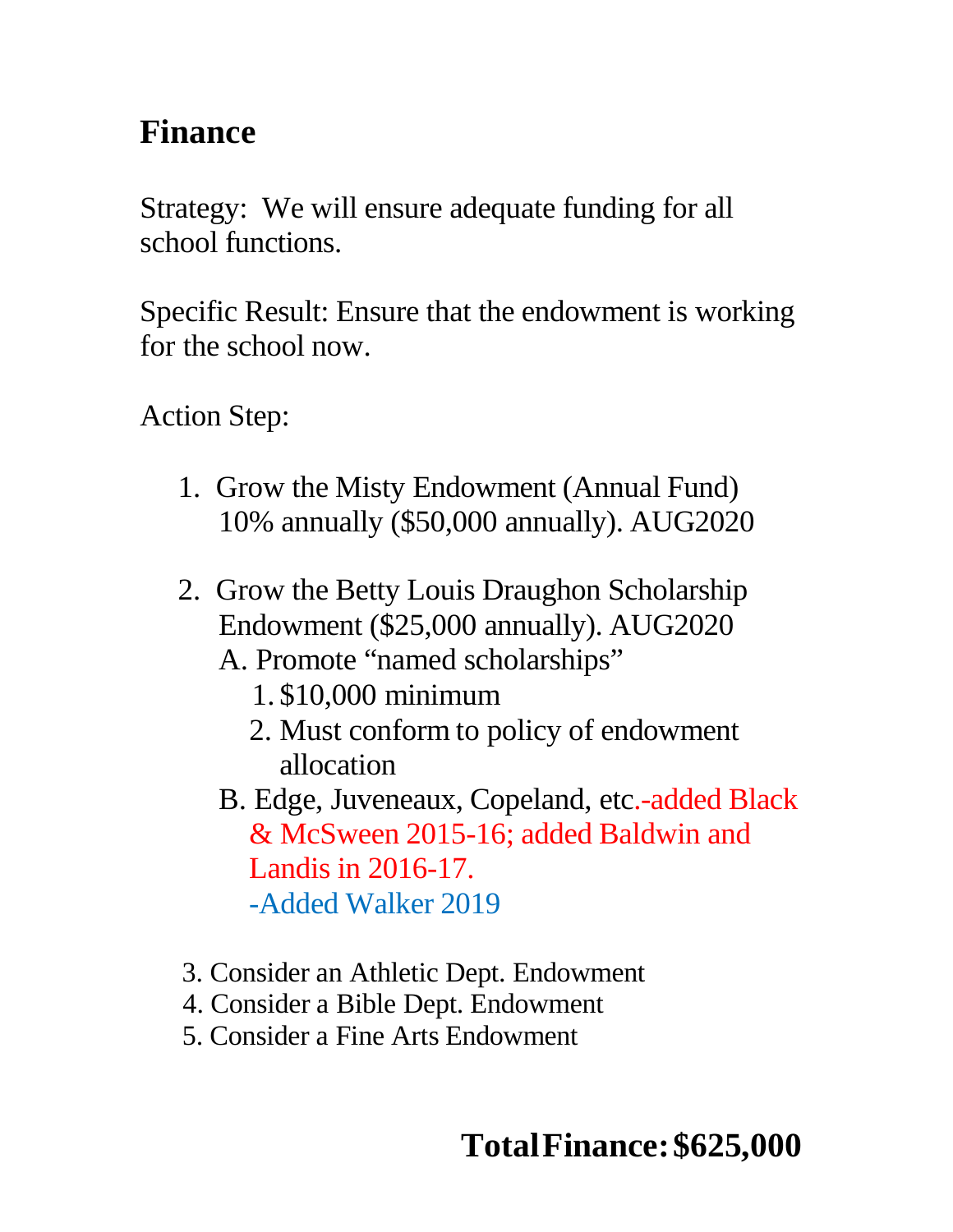#### **Academics**

Strategy: Ensure a standard of academic excellence.

Specific Result I: Ensure that we maintain an academic standard that prepares our students to pursue any profession.

- 1. NCSA/AdvancED Accredited at the highest level by to include a media specialist (\$25,000). AUG2018
- 2. Incorporate a standardized test-prep program. AUG2015 -The SAT10 was replaced by the ACT Aspire series (beginning in  $3<sup>rd</sup>$ )-AUG2016 -Adopted SAT10 for 2019-20-MAY2019 -Became authorized test site for SAT & ACT-AUG2018
- 3. Provide additional classes for:
	- A. Vocational (\$35,000). AUG2018
		- 1. Equipment
		- 2. Instructor
	- B. Aspiring medical and engineer students (\$40,000) AUG2018
		- 1. Equipment
		- 2. Instructor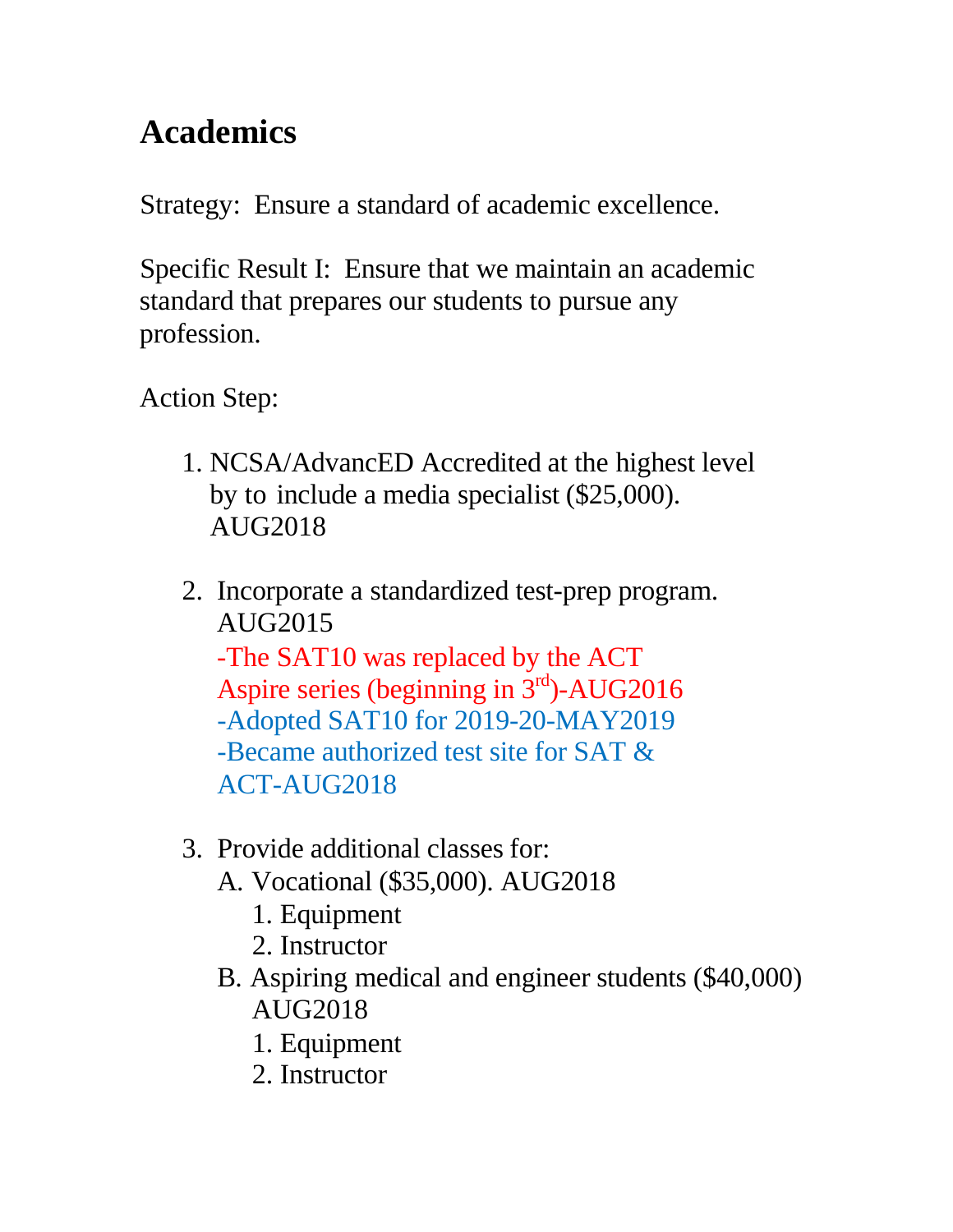Specific Result II: Ensure curriculum is a Christian-based plan that is a viable, challenging and enriching experience at all levels.

- 1. Continue to enrich Curriculum through:
	- A. Online courses
	- B. Dual enrollment
		- 1. VSU
		- 2. Wiregrass
	- C. Review entire curriculum and ensure Biblical integration in standards-based learning-AUG2018
- 2. Incorporate technology usage in each class:
	- A. Fiberoptic Intranet (\$25,000). AUG2020 -Fiber optic network in HS, New MS, and EL-MAR2018
	- B. Updated Network Monitoring Software AUG2015 -Aerohive Access Points and Google Chromebooks provide network access control-MAR2018
	- C. One to One laptop for grades 6-12 (\$50,000). AUG2016 -Updated goal: Chromebooks for grades 2- 12 (11 classes total); currently have 7 class sets-MAR2018 -Grades 2-12 have Chromebooks for all students; K5 and  $1<sup>st</sup>$  have six per class as a center; more available if needed-MAY2019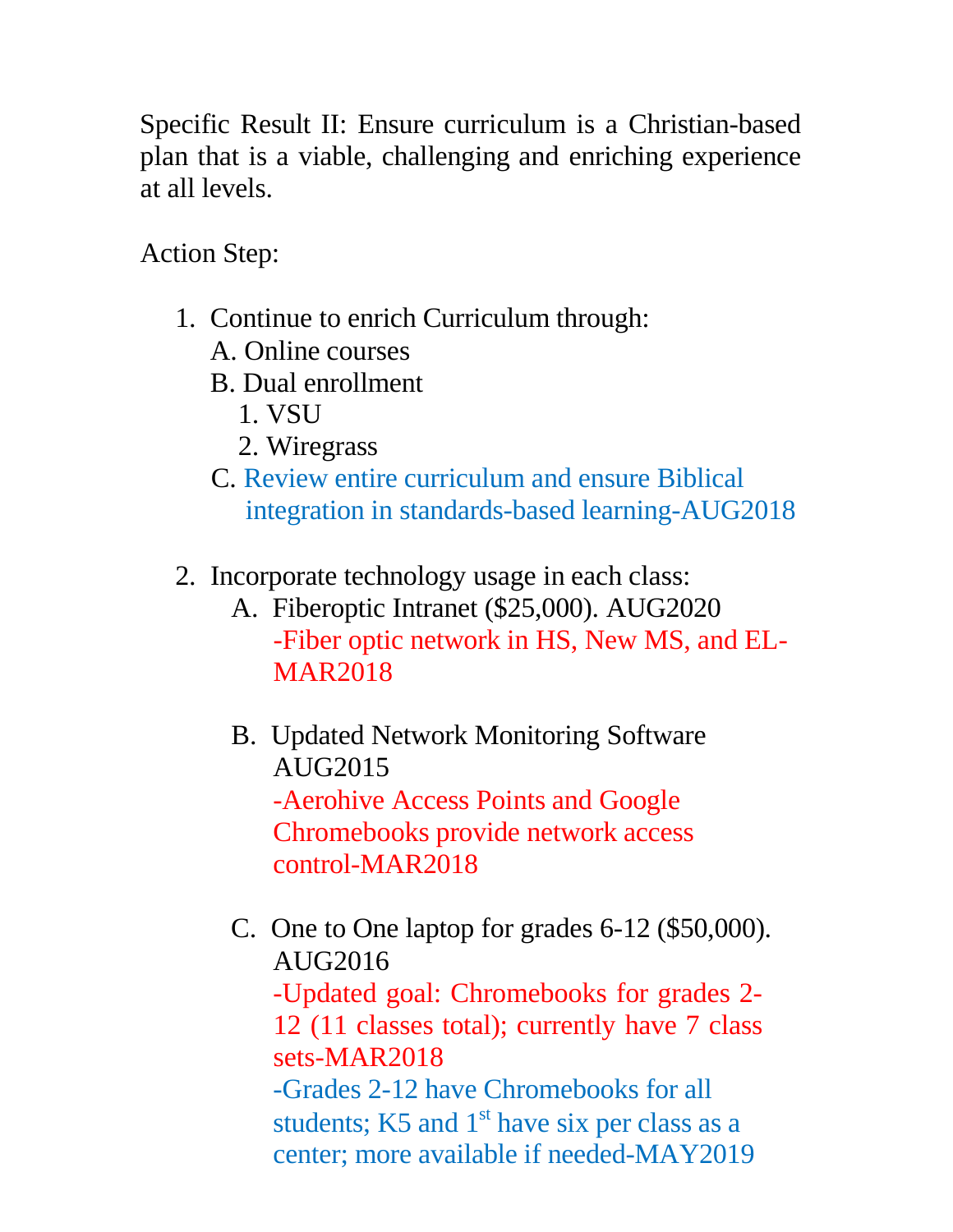#### -Grades 1-12 have Chromebooks for all students; K5 has six as a center-JUN2020

6. Continue provide professional development that allows teacher to be more of a class facilitator vs. lecturer \$5,000 annually

Specific Result III: To Broaden student's experience with Fine Arts

Action Step:

- 1. Develop a plan for fine arts program. (DEC2015) A. Classes
	- B. Personnel (music, drama, art)
	- C. Cost
- 2. Look at during/after school programs and get estimated cost. (DEC2015)
- 4. Research funding by art foundations, councils, and other sources of funding. (DEC2015)

## **TotalAcademics: \$175,000**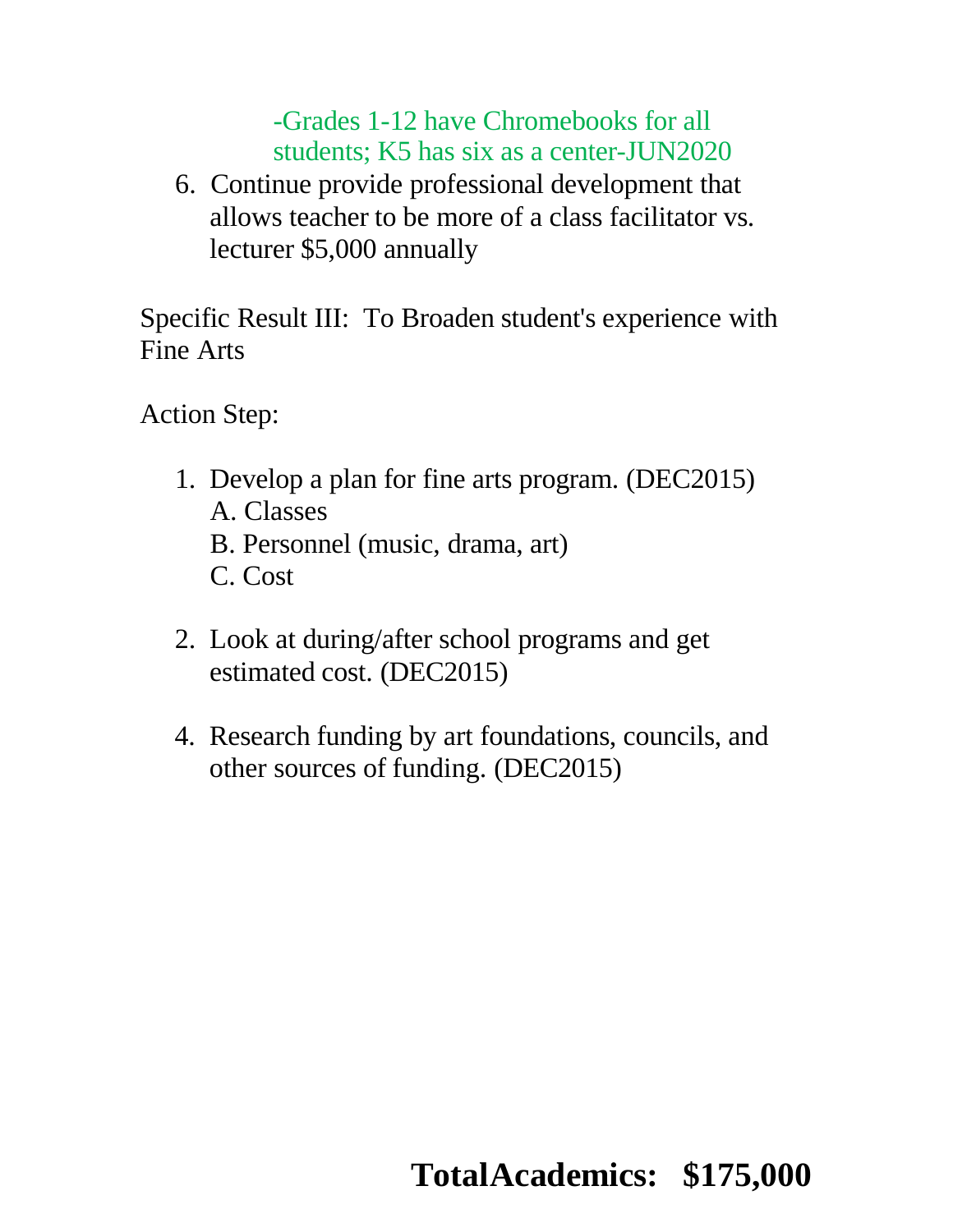## **Spirituality**

Strategy: Increase knowledge of Christ/Bible.

Specific Result I: Ensure that all know Christ and follow in His steps.

- 1. Continue to utilize chapel to maximize spiritual growth (\$1,000) A. Split chapel (boys/girls and middle/high)
- 2. Increase service opportunities
	- A. Summer Youth Event (\$500)
	- B. Mandatory number of service hours for graduation -Required number per year for graduation-AUG2017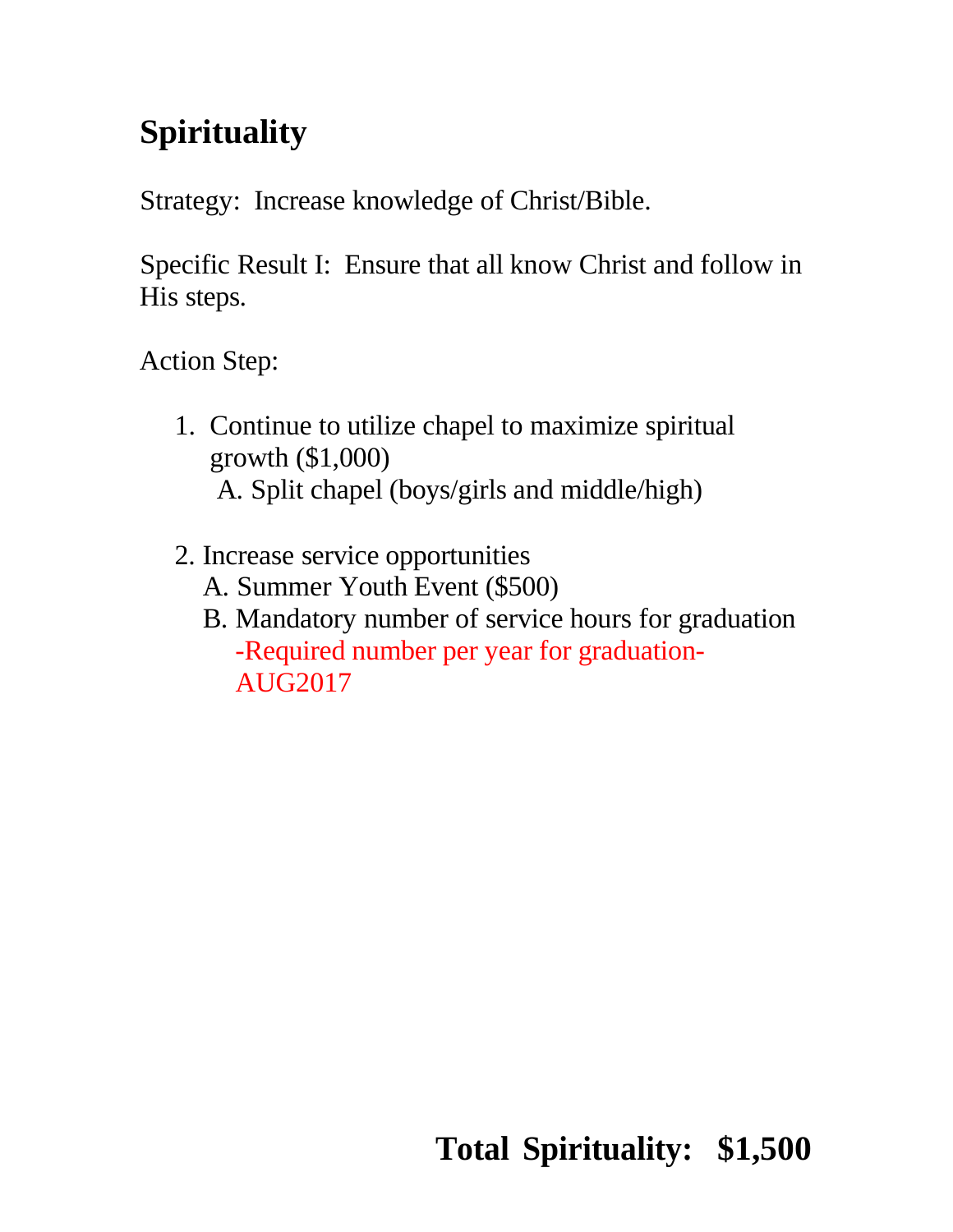#### **Extracurricular**

Strategy: Develop a Christian extracurricular program.

Specific Result: To develop programs that promote sportsmanship, team attitudes, individual accomplishments and excellence allowing students to compete at their highest level.

- 1. Continue to develop a comprehensive athletic program.
	- A. Tennis, wrestling and track team. (\$4,000)
	- B. Volleyball added (MS & HS)-AUG2017
- 2. Guarantee effective staff.
	- A. Hire and retain quality coaching staff -Hired new Varsity Football Coach (Chuck Knapp)-FEB2019 -Hired new MS Football coach (Austin Morrison)-AUG2020
	- B. Increase paid staff/decrease volunteer coaching
- 3. Literary (\$2,500)
	- A. One Act, Solo, trio, quartet, speaking, essay…
- 4. Update Training Facilities
	- A. Dedicated personnel to develop/implement conditioning for all sports. Partnered with Vereen for dedicated trainer AUG2015-17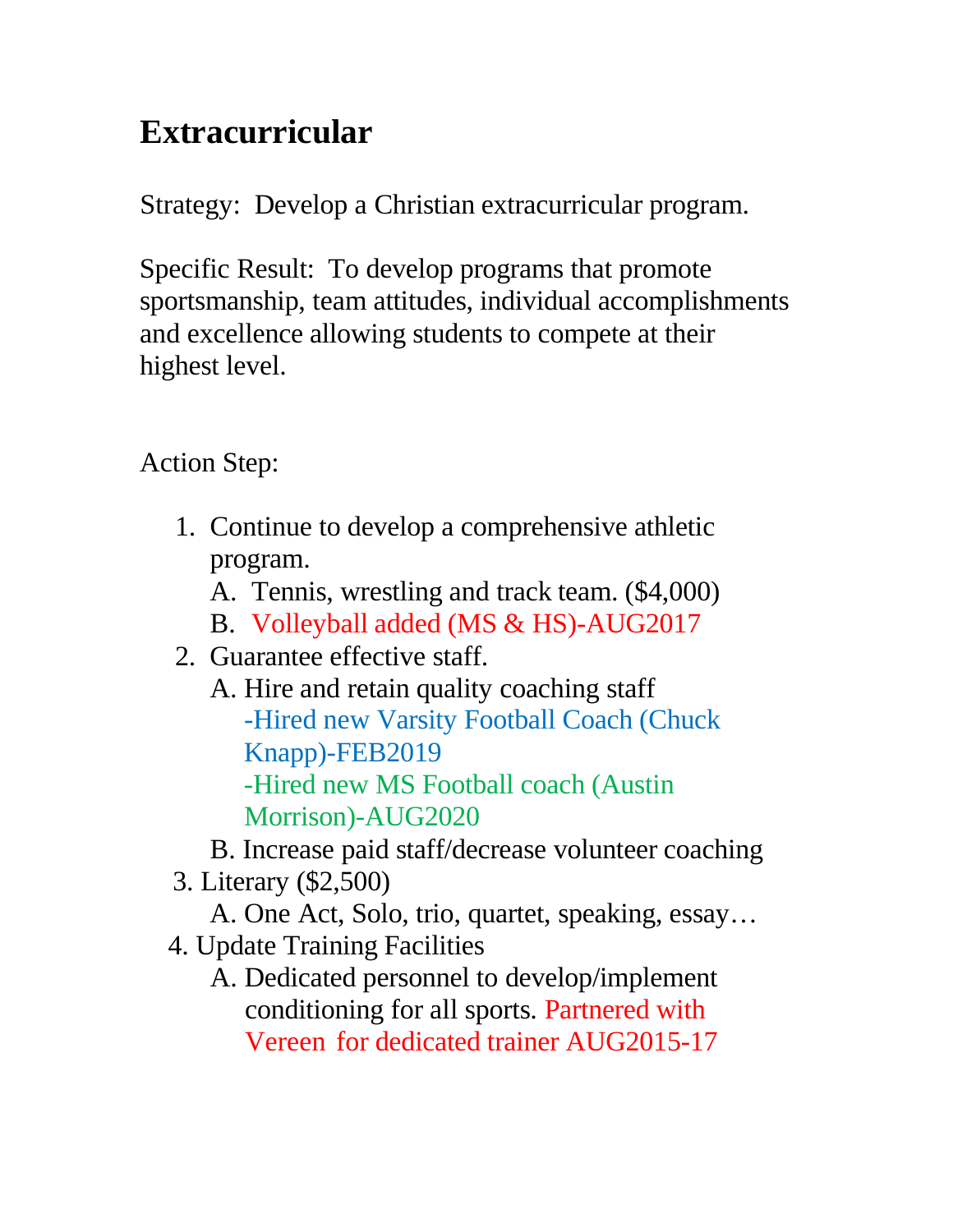B. Update weight rooms and other training facilities (\$50,000). AUG2016 New weights/training stations added in AUG2015

**TotalAthletics: \$56,500**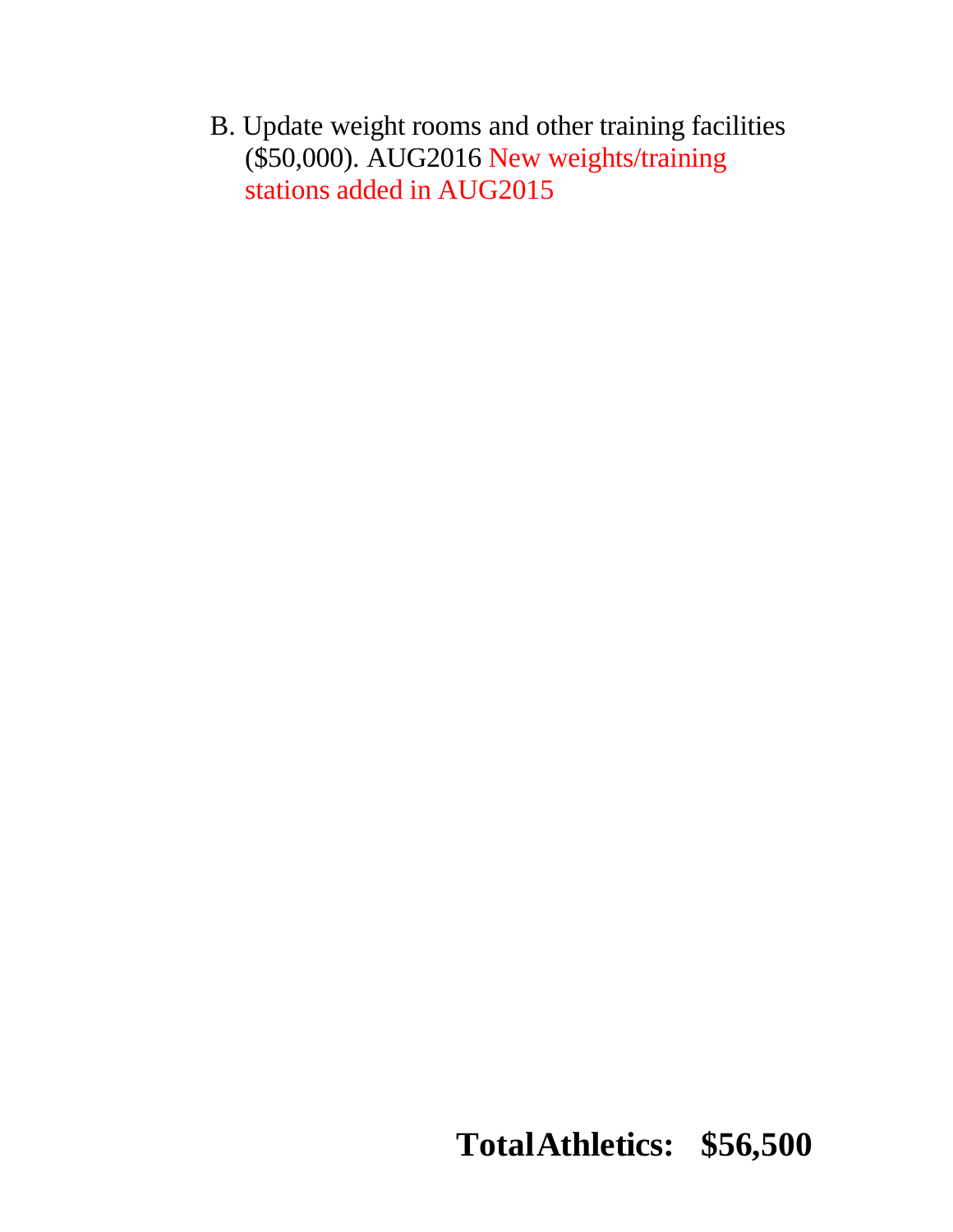## **Personnel**

Strategy: Ensure the employment of a highly qualified faculty.

Specific Result: Every teacher will have a minimum of a bachelor's degree and hold a teaching certificate in the field that they teach.

- 1. Written hiring policy. AUG2015-completed AUG2015
- 2. Professional development. AUG2015-ongoing annually
- 3. Recruitment/retention program. AUG2015